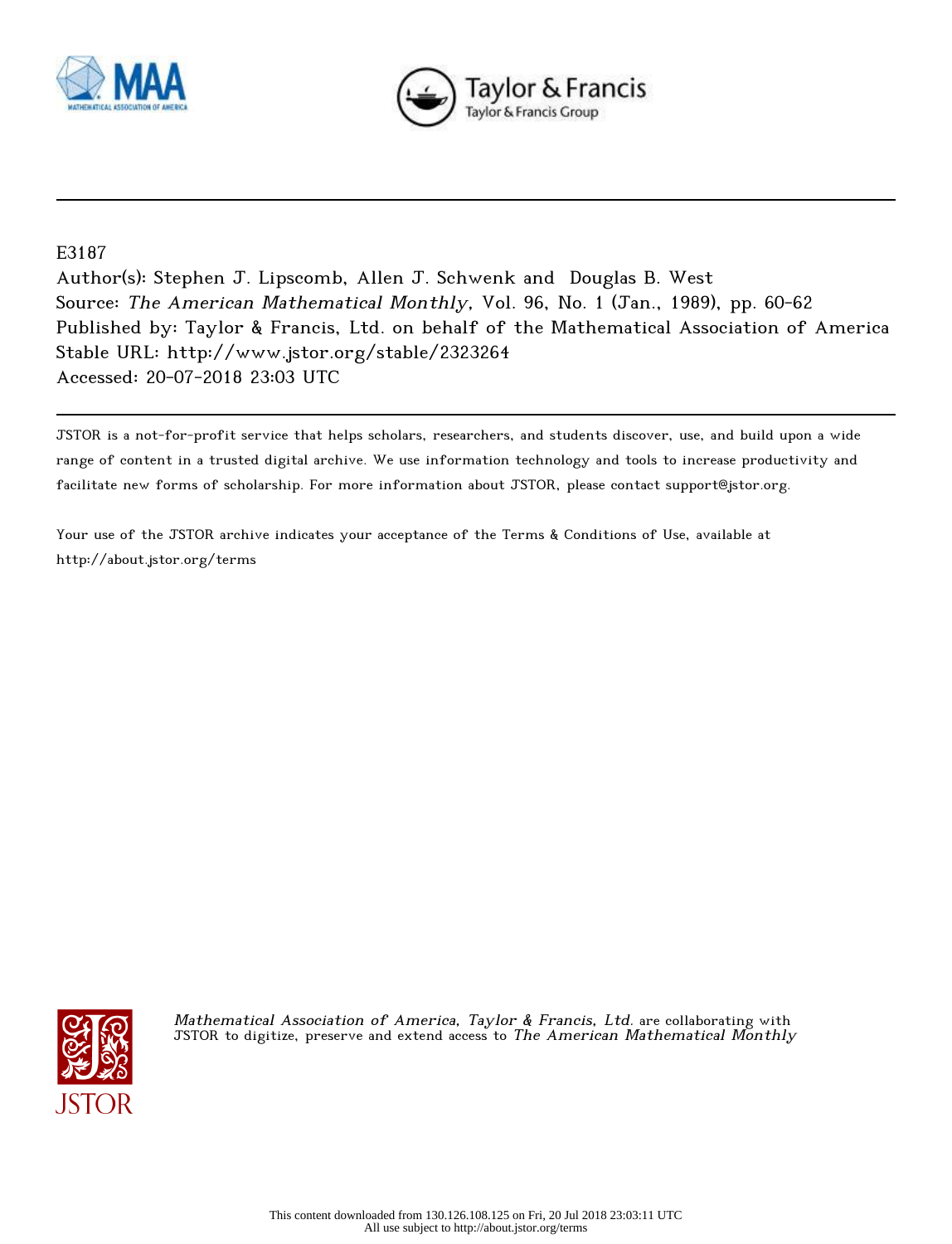Clearly  $F_n(0) = 1$  for  $n \ge 1$ , and  $F_1(k) = 0$  for  $k \ge 1$ . We show that  $F_n(k) =$  $(-1)^{n}\binom{n-1}{k}$  for  $n \geq 1, k \geq 0$ .

Now suppose  $n \ge 2$ . The set of permutations in  $G_n(k)$  for which  $\pi(n-1) \ne n$ and  $\pi(n) \neq n$  is mapped onto itself if its elements are preceded by the transposition  $(n - 1, n)$ , which interchanges even and odd permutations, so these permutations contribute 0 to  $F_n(k)$ . The permutations in  $G_n(k)$  with  $\pi(n) = n$  correspond to the permutations in  $G_{n-1}(k)$  by restriction, without changing parity, so these contribute  $F_{n-1}(k)$  to  $F_n(k)$ . Finally, any permutation in  $G_n(k)$  with  $\pi(n-1) = n$  can be obtained by following the transposition  $(n - 1, n)$  with a permutation in  $G_{n-1}(k)$  $- 1$ ) extended to leave *n* fixed. In view of the change of parity, the permutations in  $G_n(k)$  with  $\pi(n-1) = n$  contribute  $-F_{n-1}(k-1)$  to  $F_n(k)$ .

This yields the recurrence  $F_n(k) = F_{n-1}(k) - F_{n-1}(k-1)$  for  $n \ge 2$ ,  $k \ge 1$ , with boundary conditions  $F_1(k) = \delta_{k0}$  and  $F_n(0) = 1$ . It follows by induction that  $F_n(k) = (-1)^k {n-1 \choose k}.$ 

The proposer gave a solution using generating functions. No other solutions were received.

## Highly Asymetric Graphs

 E 3187 [1987, 72]. Proposed by Stephen J. Lipscomb, Mary Washington College, Fredericksburg, VA, and Allen J. Schwenk, Western Michigan University, Kalama zoo.

A vertex-deleted subgraph  $G - v$  of a graph G is formed by removing one vertex  $v$  and every edge incident with it. A graph is called *asymmetric* if it has no nontrivial automorphisms (symmetries).

 (a) Find a smallest possible asymmetric graph all of whose vertex-deleted sub graphs are also asymmetric.

 (b) Same as (a) but also require that no pair of vertex-deleted subgraphs be isomorphic.

Solution by Douglas B. West, University of Illinois, Urbana. We interpret "smallest" to mean "fewest vertices". We show that the 8-vertex graph  $F$  below has the properties of both (a) and (b) and no smaller graph satisfies either. Note that the subgraph  $H = F - u - z$  is an asymmetric graph with 6 vertices and 6 edges.



This content downloaded from 130.126.108.125 on Fri, 20 Jul 2018 23:03:11 UTC All use subject to http://about.jstor.org/terms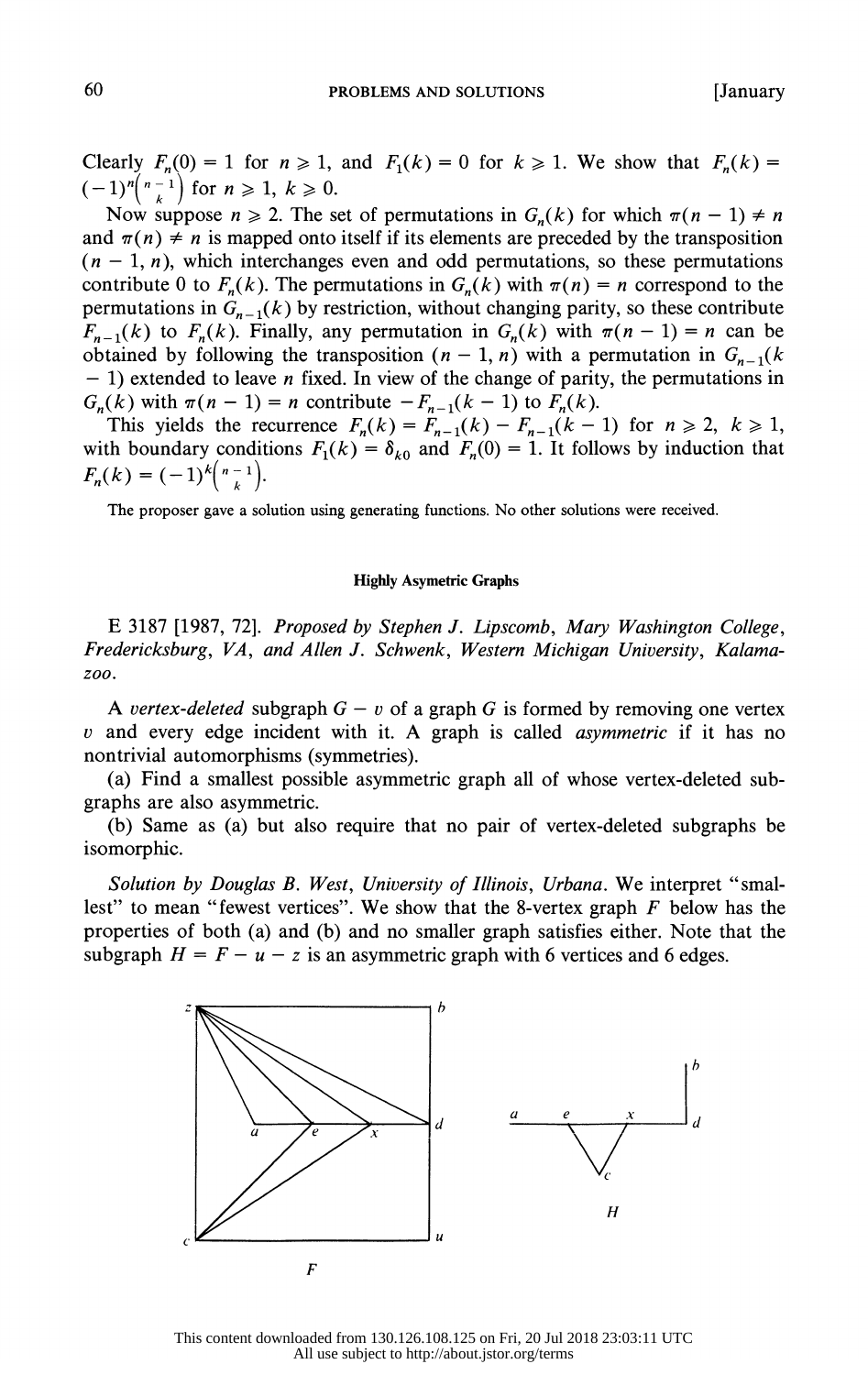Call a graph highly asymmetric if it is asymmetric and all its vertex-deleted subgraphs are asymmetric. We first prove  $F$  is highly asymmetric. If a graph  $G$  has a unique vertex v of some degree, any symmetry must fix v, so asymmetry of  $G - v$  is a sufficient (but not necessary) condition for asymmetry of G. Hence asymmetry of  $F - u$  and  $F - z$  follows from asymmetry of H. For any other  $F - v$ , z is the unique vertex of  $F - v$  with maximum degree and is adjacent to all but u, so it suffices to show that no non-trivial symmetry of  $F - v - z$  fixes u. This can be done quickly by examination. To see that  $F$  satisfies (b), note that the degree sequences of the vertex-deleted subgraphs are all distinct, except that  $F - a$  and  $F - b$  have a degree sequence 5444322, and  $F - c$  and  $F - e$  have degree sequence 5433221. In  $F - b$ , the vertices of degree 4 induce a triangle, while in  $F - a$  they do not. Similarly, in  $F - e$  the vertices of degree 1 and 5 are adjacent, while in  $F - a$  they are not.

To show that no smaller graph than  $F$  is highly asymmetric, we need the following facts:

Let G be an asymmetric graph of smallest order. Then

- (1) G and  $\overline{G}$  are connected.
- (2) G has six vertices.
- (3) If G has at most 6 edges, then  $G = H$  above.
- (4) G has a vertex of degree at least 3.

(1) follows from minimality and the fact that G and  $\overline{G}$  have the same symme tries; any non-trivial component of a disconnected G would have a non-trivial symmetry. Of G and  $\overline{G}$ , we may consider the one with fewer edges. Thus on four vertices we need only consider trees; on five vertices we need only consider trees or connected unicyclic graphs (5 edges); every one of these graphs has a symmetry of order 2. With the existence of  $H$ , this proves (2). On six vertices there are six (unlabeled) trees; each has a symmetry of order 2. Among the connected unicyclic 6-vertex graphs (six edges), there are  $1, 1, 4, 7$ , respectively, having a cycle of length 6, 5, 4, 3. Every one of these has a symmetry of order 2 except the graph  $H$  above, which is asymmetric, proving (3). For (4), note that  $\Delta(H) = 3$ , where  $\Delta(G)$  denotes the maximum vertex degree. The average degree of any 6-vertex graph with at least 7 edges is at least  $2 \cdot 7/6 > 2$ , so  $\Delta(G) \ge 3$  even if  $G \ne H$ . (Note: there are also three asymmetric 6-vertex graphs with 7 edges, their complements with 8 edges, and  $\overline{H}$  with 9 edges, but we need not determine the rest of the set to solve this problem.)

We now show that no highly asymmetric graph  $G$  has 7 vertices. Suppose  $G$  is such a graph. We first claim each vertex of G has degree 2, 3, or 4. If v is a vertex of degree 1, delete its neighbor. If  $d(v) = 5$ , delete its non-neighbor. If  $d(v) = 0$  or  $d(v) = 6$ , delete any vertex other than v. In each case, we obtain a graph  $G - v$  with a vertex of degree 0 or 5. This implies  $G - v$  or its complement is asymmetric and disconnected, contradicting (1).

Let w be a vertex of maximum degree in G. By (4), we have  $\Delta(G - v) \geq 3$  for each v, so  $d(w) \ge 3$ . Since  $G - w$  has at least 6 edges, G therefore has at least 9 edges. If exactly 9, then  $d(w) = 3$  and  $G - w = H$ , since H is the only asymmetric 6-vertex graph with 6 edges. Morever,  $w$  must be adjacent to  $a, b$  and one of  ${c, d}$ . In either case,  $G - a$  has a symmetry. Thus we may assume G has at least 10 edges.

 As before, we may assume by complementation that G has no more edges than  $\overline{G}$ . Since  $\begin{pmatrix} 7 \\ 2 \end{pmatrix} = 21$ , we may now assume G has exactly 10 edges. If  $\Delta(G) = 3$ , then G